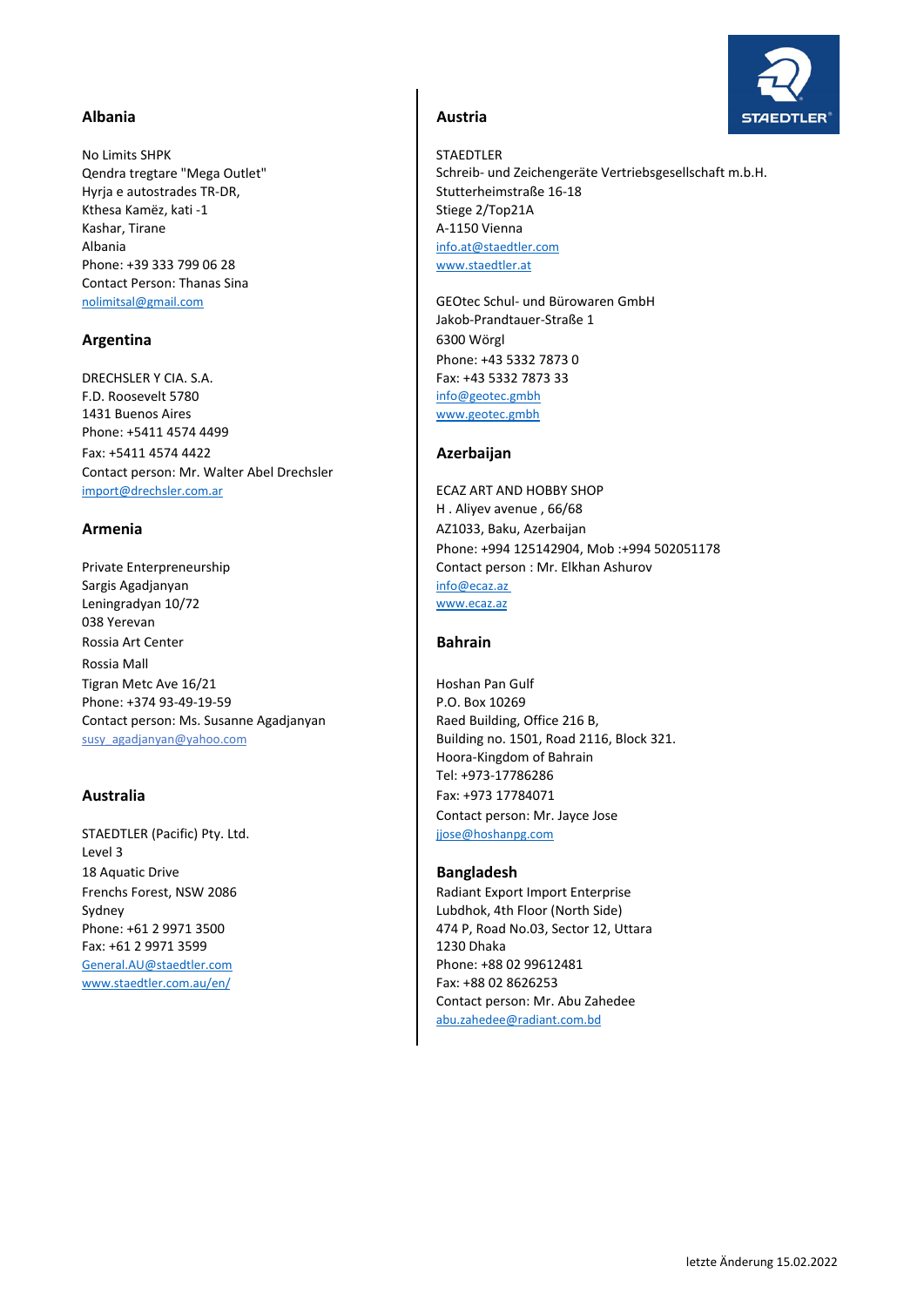# **STAEDTLER**

# **Belarus Brazil**

"PEN BOX" LLC STAEDTLER DO BRASIL 220012 Minsk Empresarial 18 do Forte Phone: +375 172 80 83 70 Barueri - SP, 06472-001 Fax: +375 172 87 37 37 Phone: +55 11 2680 9258 Pen\_box@tut.by alexandre.facci@staedtler.com<br>http://penbox.by/ alexandre.facci@staedtler.com

STAEDTLER Benelux N.V./ S.A Premchand Roopnarain T/A United Fountain Business Centre – Building 5 Trading and Business Services C. Van Kerckhovenstraat 110 **12 August 20 August 20 August 20 August 20 August 20 August 20 August 20 August 20 August 20 August 20 August 20 August 20 August 20 August 20 August 20 August 20 August 20 August 20 August 20** 2880 Bornem **East Bank Demerara** Phone: +32 3 890 61 70 Guyana Fax: +32 3 890 61 72 Phone: +592 233 248 info.be@staedtler.com Fax: +592 233 2488<br>www.staedtler.be Contact Person: Mr.

### **Bolivia Brunei**

STEPHAN Y CIA. S. A. International Business-Mate Sdn Bhd Av. Montenegro No. 1074, San Miguel (J-6) Simpang 52-55-38-3; Kampong La Paz **Mata** Mata‐Mata; Unit G4‐G5, HCB Bld. Phone: +5912 279 2344, +5912 279 2226 BE1718 BANDAR SERI BEGAWAN Fax: +5912 279 2254 BRUNEI DARUSSALAM Contact person: Mr. Alvaro Aranibar Phone: +673 2454571 stephan@stephan.com.bo Fax: +673 2454570

### **Bosnia and Herzegovina charlesting7869@gmail.com**

Grafotisak d.o.o. **Bulgaria** Blage Zadre 26 88340 Grude **O Plus EOOD** Phone: 00387-(0)39-660-222 **Business Park Sofia** Fax: 00387-(0)39-660-250 **Building 12, 2nd floor** Contact person: Silvija Glavas-Akmadzic Sofia 1766 silvija.glavas@grafotisak.com Phone: +359 0700 11 200

Per. Kalinina, 16-464 **August 2018** Av. Copacabana, 325 – Conjunto 1105 Contact Person: Mr. Victor Kakusha Contact person: Mr. Alexandre Facci juliana.rett@staedtler.com

### **Belgium British Guyana**

Contact Person: Mr. Premchand Roopnarain prutbs@hotmail.com

Contact person: Mr. Ting Chek Sing

www.grafotisak.com Contact Person: Mrs. Penka Tsanova sales@oplus.bg http://www.oplus.bg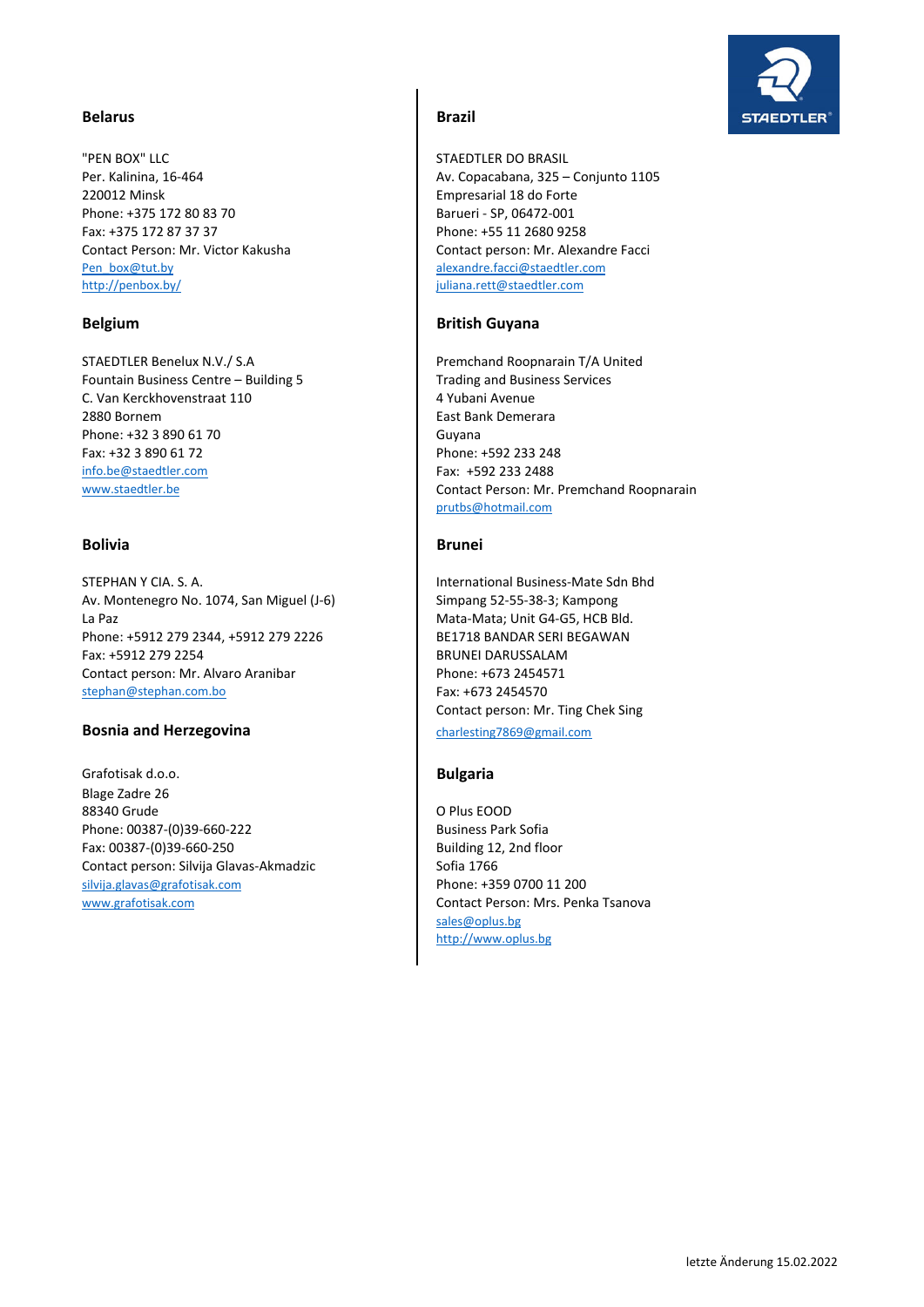# Cambodia **Cambodia** China

Goodhill Enterprise (Cambodia) Ltd. **FS Marketing Co.**, Ltd No. 214/218, Goodhill Building Rm 102, Bldg 1 - No.3888 Preah Sihanouk Boulevard **Cao-An Road, Jiading Distr.** Phnom Penh 120103 Shanghai 201812 Phone: +855-23-217888 Phone: +855-23-217888 Fax: +855-23-213688 Phone: +86-21-51087892<br>Contact person: Mr. Oon Kiat Teoh Fax: +86-21-59134363 Contact person: Mr. Oon Kiat Teoh oonkiat@goodhill.com.kh Contact person: Mr. Chris Shen

STAEDTLER Mars Limited KORES COLOMBIA S.A.S. Head Office for Canada, USA and Mexico Calle 20 C Nº 42C-60 Interior 1-850 Matheson Boulevard West, Unit 4 11-Bogotá Mississauga, ON L5V 0B4 Phone: +51 1 2 08 62 70 Phone: +1 905 501 9008 Fax: +57 1 2 08 6297 Info\_en.CA@staedtler.com (English) zs@kores.com.com Info\_FR.CA@staedtler.com (Français) www.staedtler.ca **Cyprus**

ENREYMAR S.L. P.O. Box 51763 C/SUBIDA EL MAYORAZGO TRASERA Nº28 NAVE 13 3050 Limasol 38110 SANTA CRUZ DE TENERIFE Phone: +357-25 39 53 88 Phone: +34 922 222 239 Fax: +357-25 39 56 19 Contact Person: Mr. Alejandro Reyes de Armas info@actrading.com.cv info@enreymar.es www.actrading.com.cy http://www.enreymar.es

ILOP S. A. Lefkosa 99010 Av. Amércio Vespucio Norte 727 Phone: +90 392 22 88 320 21 Huechuraba Fax: +90 392 22 88 332 Santiago de Chile Contact person: Mr. Turgay Deniz Phone: +56-2-928-90-44 turgay.deniz@denizplaza.com Contact person: Mr. Francisco Fuentes Ollarzú | www.denizplaza.net jfuentes@lapizlopez.cl

chris.shen@fsmarketing.com.cn

# **Canada Colombia**

Fax: +1 905 501 9117 Contact person: Ms. Zulién Patricia Suárez Neira

**Canary Islands Canary Islands Andreas Chrysostomou General Trading LTD Andreas Chrysostomou General Trading LTD** 50‐52 Miltonos Str., Omonia

M. Kemal Deniz & Co. Ltd **Chile** Deniz Plaza Yenisehir

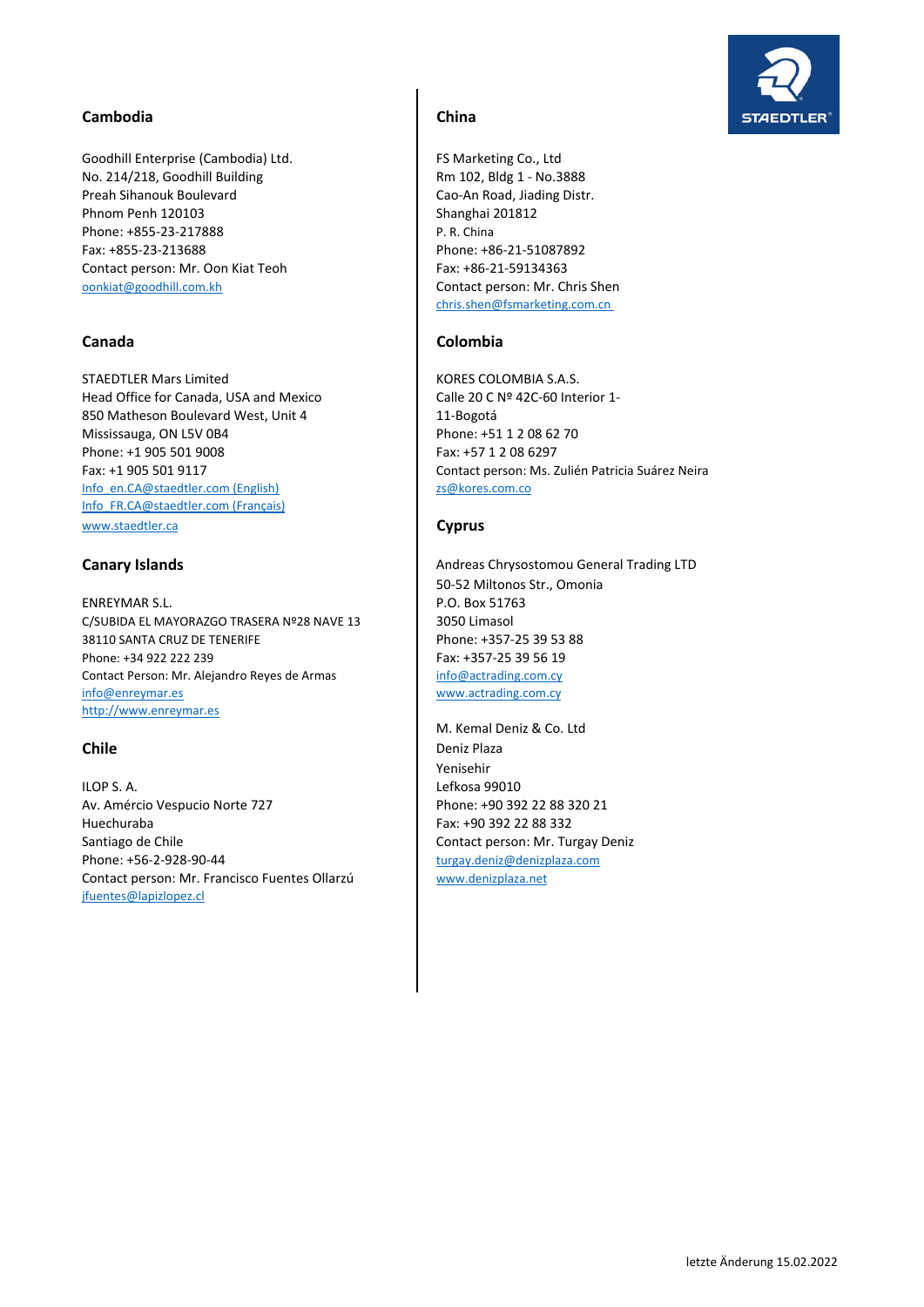# **STAEDTLER**

# **Czech Republic Egypt**

Corwell Czech Republic s.r.o. International Office for Stationery (IOS) 196 00 Prague 9 New Cairo 11477 Contact person: Mr. Nicolai von Tsurikov Mobile phone: +20 1221222260 info@corwell.cz Contact person: Mr. Osama Abu‐Zied

Kreativni Svet **Estonia** Vinohrady 220 CZ-664 61 RAJHRAD STAEDTLER Nordic A/S Phone: + 420 605 297 980 Høffdingsvej 22 contact person: Mr. Miloslav Kment DK-2500 Valby kment@kreativnisvet.cz Phone: +45 36 17 43 44<br>www.kreativnisvet.cz info.nc@staedtler.com www.kreativnisvet.cz

### **Croatia**

Fokus d.o.o. Koledovčina 4 STAEDTLER Nordic A/S 10000 Zagreb **Høffdingsvej 22** Phone: +385 1 2410 777 DK-2500 Valby Fax: +385 1 2410 739<br>
martina.majnaric@fokus.hr<br>
martina.majnaric@fokus.hr<br>
martina.majnaric@fokus.hr martina.majnaric@fokus.hr<br>https://w3.fokus.hr/

# **Denmark Community Finnland**

STAEDTLER Nordic A/S STAEDTLER Nordic A/S Høffdingsvej 22 Høffdingsvej 22 DK‐2500 Valby DK‐2500 Valby info.nc@staedtler.com info.nc@staedtler.com www.staedtler.com/dk www.staedtler.com/dk

# **Ecuador France**

EXPOCSA S.A. STAEDTLER (France) S.A.R.L. Av. Juan Tanca Marengo KM 6 1/2 64, rue Ernest Renan (Diagonal al Colegio Americano) 92000 Nanterre Guayaquil info.fr@staedtler.com Phone: +593 4 2255251 www.staedtler.fr Fax: +593 4 2255736 Contact person: Mr. Patricio Yépez pyepez@expocsa.com

Impera park, Oderska 333/5 Mall 45 Banafseg Service Buildings 1, First settlement Phone: +420 222 747 071 Phone: +202‐23298017, +202‐23298018 osama@ziedios.com

www.staedtler.com/dk

# **Faroe Islands**

www.staedtler.com/dk

Phone: +45 3617 4344 Phone: +45 36 17 43 44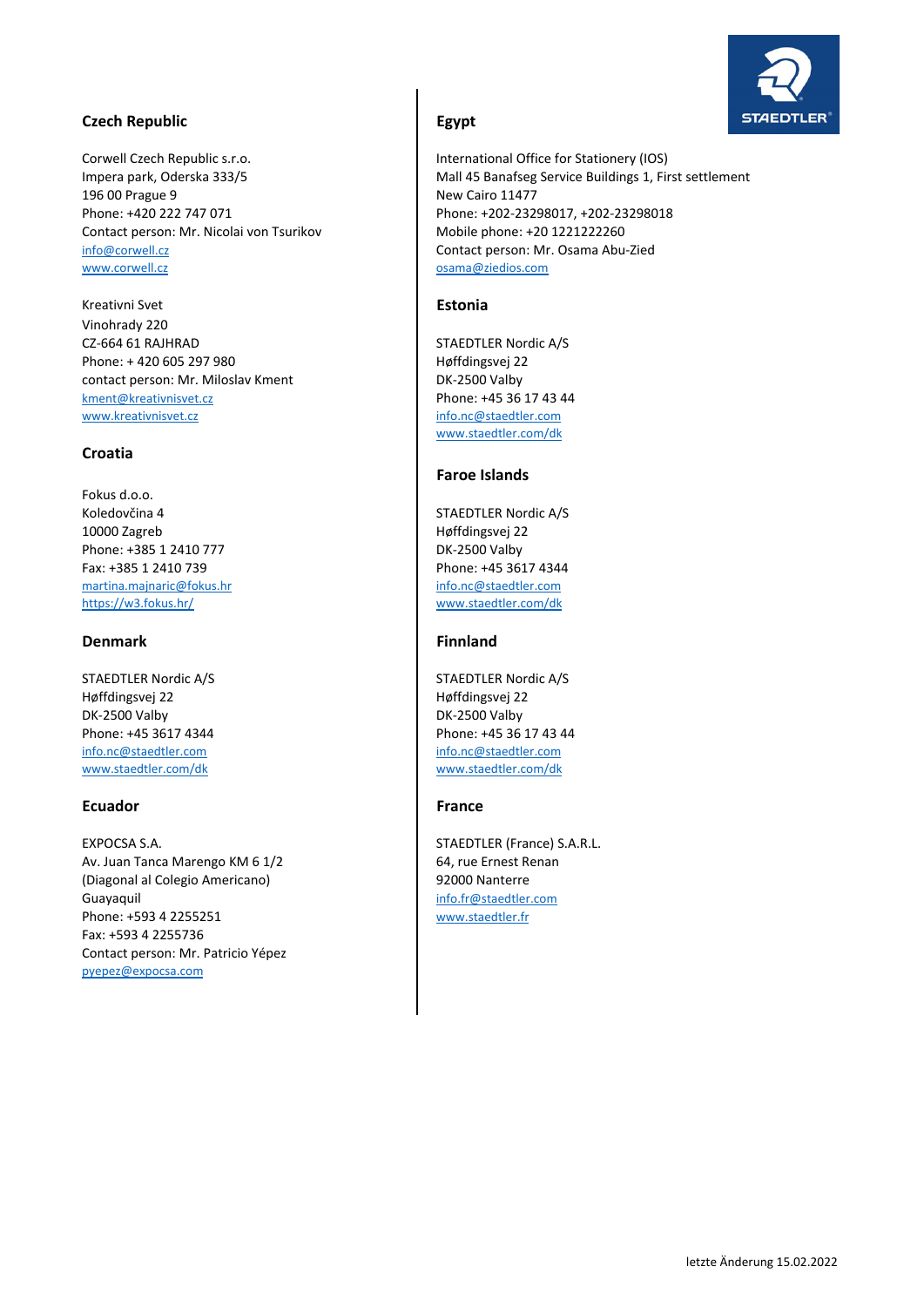### **France ‐ FIMO Germany**

Graine Creative S. A. STAEDTLER Mars Deutschland GmbH Z.I. des Richardets, 6/8 rue du Ballon Moosaeckerstraße 3 93165 NOISY-LE-GRAND Cedex **Department Control** D-90427 Nuremberg FRANCE Phone: +49 911 9365 0 Tel. 0033-2-47-94-60-60 Fax: +49 911 9365 400 Fax: 0033‐2‐47‐94‐44‐10 vertrieb@staedtler.com delphine.roth@grainecreative.com www.staedtler.de patrick.buffeteau@grainecreative.com

French Polynesia (Tahiti) D-90427 Nuremberg Prince Hinoi Center + Office One Depot Phone: +49 911 9365 0 Avenue du Prince Hinoi **Fax: +49 911 9365 400** 98713 Papeete info.de@staedtler.com Phone: +689 40 540 500 www.staedtler.de Fax. +689 40 540 501 Contact Person: Ms. Juanita Teururai STAEDTLER Mars GmbH & Co. KG contact@officeone.pf **Promotional Products** 

SAS Tahiti Jeunesse "Odyssey" 90427 Nuremberg P.O. BOX 20654 P.O. BOX 20654 17 Place de la Cathédrale Fax: +49 911 9365 218 98713 Papeete www.staedtler‐promotional.com Phone: +698 40 542 525 Fax: +689 40 542 526 STAEDTLER Mars GmbH & Co. KG Contact Person: Ms. Paulette Kwong **Industrial Products** direction.papet@odyssey.pf Moosaeckerstr. 3

L'as de trefle Tahiti **Phone: +49 911 9365 0** Société à responsabilité limitée Fax: +49 911 9365 400 Vallée de Tipaerui www.industrial‐products.com 98704 Faaa Phone: +689 40 509 500 **Greenland** Fax: +6898 40 509 501 Contact Person: Mr. Youri Forel STAEDTLER Nordic A/S direction@asdetrefle-tahiti.pf **Høffdingsvej 22** 

Orgservice Ltd. info.nc@staedtler.com 51 / 2a Chavchavadze av. www.staedtler.com/dk 4600 Kutaisi Phone: +995 32 239 93 78 Fax: +995 431 26 28 78 Contact person: Mrs. Nino Dikhaminjia ndikhaminjia@orgservice.ge

STAEDTLER Mars GmbH & Co. KG **French Polynesia** Schreib- und Zeichengeräte-Fabriken (Headquarters) Schreib- und Zeichengeräte-Fabriken (Headquarters) Moosaeckerstraße 3

Moosaeckerstr. 3

90427 Nuremberg

DK‐2500 Valby **Georgia Phone: +45 3617 4344** 

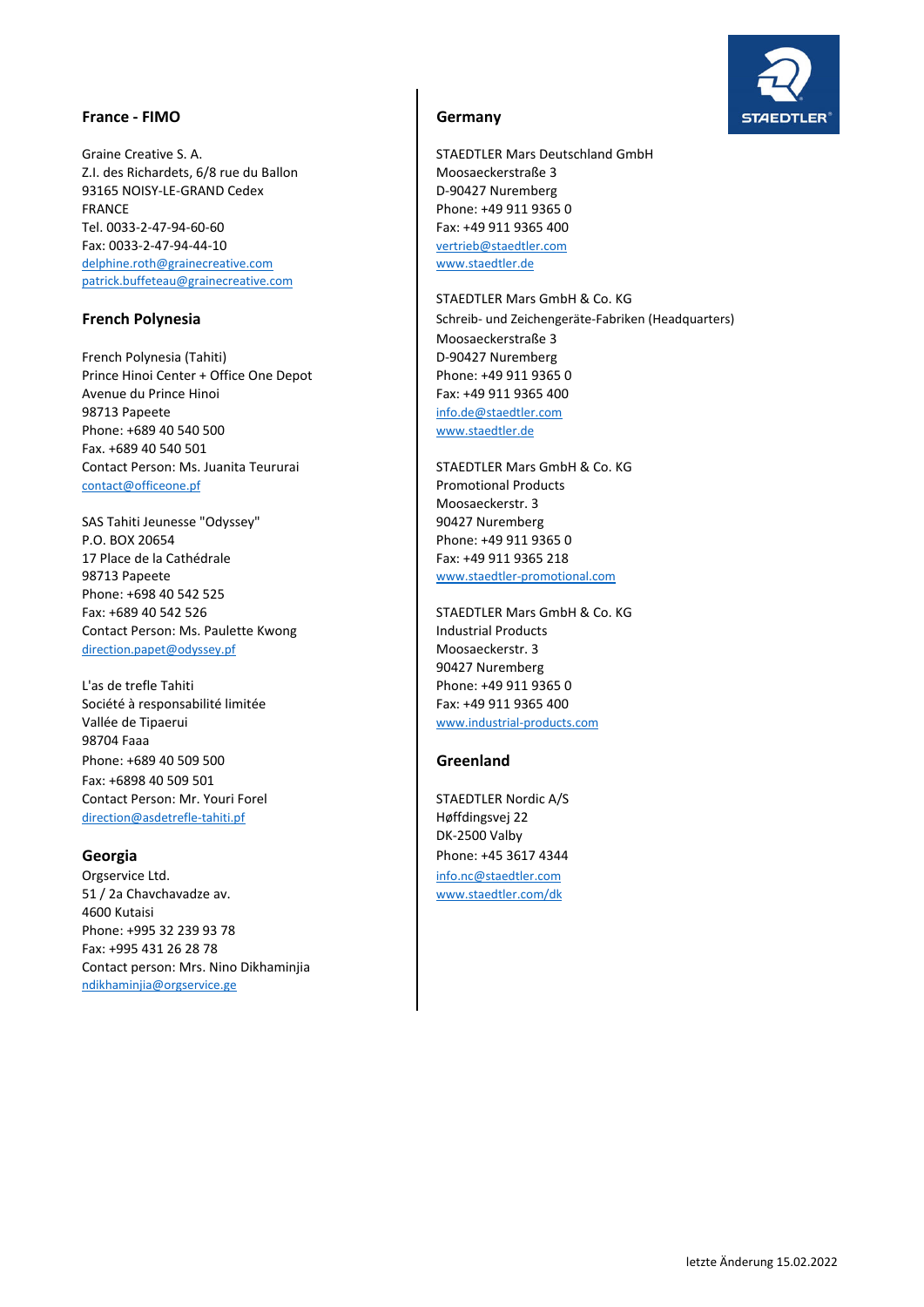### **Greece India**

SOPHIANOPOULOS GEO. SPYRIDON Alpha Penplus Private Limited P.O. Box 8190 U28, Mittal Chambers 10010 Athen 2-2-51, M.G. Road Phone: +30 210 523 98 54 Secunderabad - 500 003 Fax: +30 210 523 29 79 Phone: +91 40 27711004 Contact Person: Ms. Alexandra Sophianopoulos Contact person: Mr. P.C. Baid + Mr. Vikash Jain sgsoph@ath.forthnet.gr Hyderabad – alphapenplus@gmail.com

STAEDTLER (Hong Kong) Ltd. Www.alphafirst.in/ 22 CD Kwai Bo Industrial Building 40, Wong Chuk Hang Road Aberdeen, Hong Kong **Indonesia** Info.HK@staedtler.com

Art-Export Bova Kft Fax: +62 0 254 281373 Várna u. 6 info.ID@staedtler.com 1149 Budapest Phone: +36 1 336 1238 Phone: +36 1 336 1238 www.artexport.hu Jakarta 10120

Pallag u. 37. Gwenny@asaba.id 2120 Dunakeszi Gwenny@asaba.id Phone: +36 1 889 9071 Contact Person: Ms. Ildikó Vanka info@corwell.hu **Iran** www.corwell.hu

Phone: + 45 36 17 43 44 www.staedtler.co.ir/ info.nc@staedtler.com www.staedtler.com/dk

Mumbai ‐ alphaintmumbai@gmail.com Delhi – pennrite@gmail.com **Hong Kong** Chennai – alphintchennai@gmail.com Kolkata – alphapenpluskol@gmail.com

www.staedtler.com.hk PT. Staedtler Indonesia (Production plant) Jl. Raya Serang, KM 80 Kawasan Cimiung Kaserangan, Ciruas **Hungary** Serang 42183 Banten Phone: +62 0 254 ‐281371 / ‐281372

Contact person: Réka Györke Jl. Ir. Haji Juanda No.7, Kebon Kelapa, Gambir, RT.14/RW.4 r.gyorke@artexport.hu Kota Jakarta Pusat, Daerah Khusus Ibukota Phone: +62 21 80664499 (Hunting) extension 1230 Corwell Ltd. Contact person: Ms. Gwenny Rumondor

STAEDTLER Middle East PJSC No.4, Zayandehroud Gharbi Alley **Iceland Iceland North Shiraz ST, Molasadra Ave** Tehran 1991614160 STAEDTLER Nordic A/S Phone: +98 21 88048262 4 Høffdingsvej 22 Contact person: Mr. Alireza Azimzadeh DK‐2500 Valby alireza.azimzadeh@staedtler.com

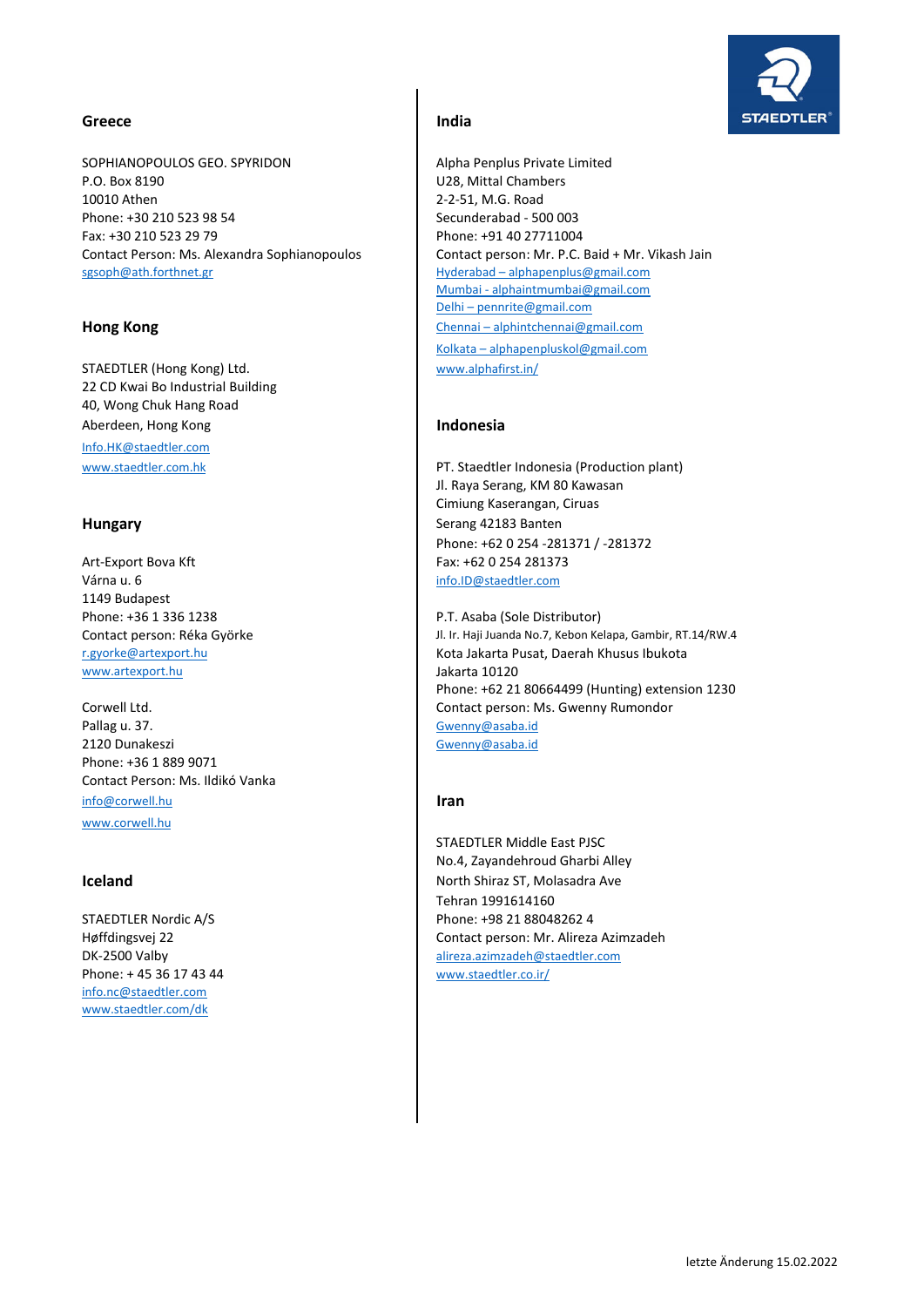Dar Alfatina Stationery **Meloman Home Video LLP** Alrasheed St. 112, Zheleznodorozhnaya St. Opposite of Almutanaby St. North States and Musculi Ust-Kamenogorsk City Contact person: Mr Alaa Naji k.yarulin@meloman.kz alfatina2@yahoo.com

Atlas G.M.P.F. LTD. Clips Ltd. (Import and Distribution of Stationery and Office Supply) P.O Box 66149‐00800 13 Hayarden St Kenroid Complex, Mombasa Road 8110102 Yavene Nairobi | Kenya Phone: +972 08 9429997 Phone : +254 735 824 940 Mobile: +972 054 7780677 Fax : +254 2679005 Contact person: Mr. Itamar Avreki Contact person: Mr. Rajamohanan Gopalapillai itamarav83@gmail.com rgopalapillai@clips.ae

STAEDTLER Italia S.p.A. STAEDTLER (Korea) Co. Ltd. informazioni@staedtler.com Phone: +82 31 721 7664 www.staedtler.it Fax: +82 31 721 7621

STAEDTLER Nippon K.K. **FIMO** distribution: 1-6-3, Iwamoto-cho **Finecenter & Fineholdings** Chiyoda-ku Finecenter B/D Tokyo 278 Dongho-ro, Jung-gu, 101-0032 Japan Seoul Phone: +81 (0)3 5835 2811 Korea 04617 Fax: +81 (0)3 5835 2823 Phone: +82 2 2266 0207 Info.JP@staedtler.com Fax: +82 2 2272 1378

Luay Al Saffar & Partners Co. Show the SH.T.SH."AmarE" P. O. Box 241183 Bajram Kelmendi No:6 Amman 11121 10000 Pristina Fax: +962 6 5626549 Phone: +383 38 601 002 Contact person: Mr Luay Al Saffar density besire.domaniku@gmail.com fatinajordan@gmail.com www.talens‐group.com

## **Iraq Kazakhstan**

Baghdad ‐Iraq 070019, East Kazakhstan Region Mobile +9647901907849 Contact person: Mr. Konstantin Yarulin

### **Israel** Kenya

## **Italy Korea (Republic of Korea)**

Via Privata Archimede 5/7/9 2nd floor, 353, Hwangsaeul‐ro, Bundang‐gu, 20094 Corsico/Milano Seongnam-si, Gyeonggi-do, 13590 info.kr@staedtler.com **Japan** www.staedtler.co.kr

https://www.staedtler.jp **Contact person: Mr. TY. Lee** tylee@finecenter.com

### **Jordan Kosovo**

Phone: +962 6 5626547 Contact person: Besire Domaniku (General Manager)

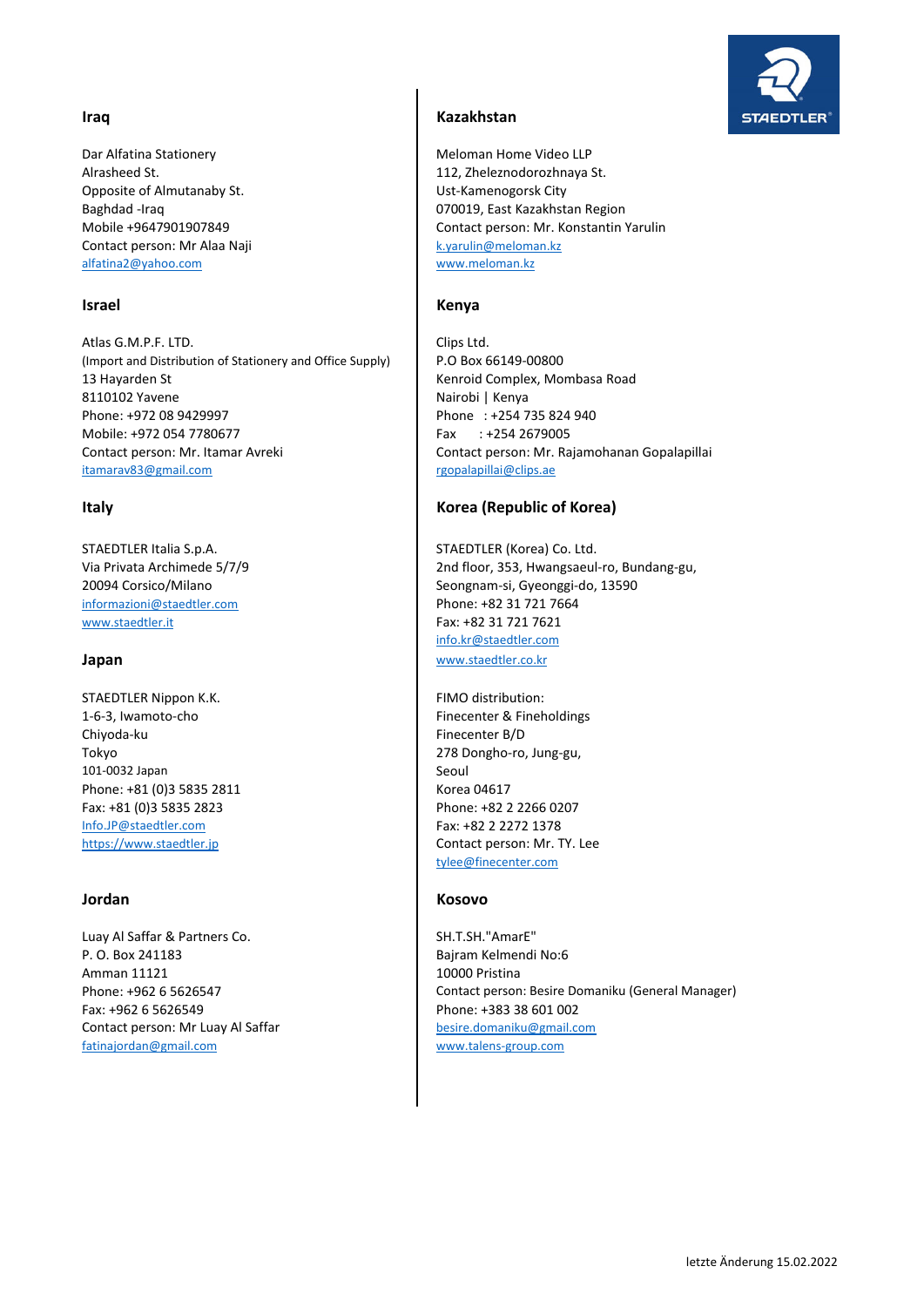Hoshan Pan Gulf Stationery & Office Supplies Fountain Business Centre – Building 5 Part # 11, Plot # 13/3 &14/4 C. Van Kerckhovenstraat 110 P O Box :23478, Safat, 2880 Bornem 13095, Kuwait Phone: +32 3 890 61 70 Tel : +965‐24733000/ +965 24768520 Fax: +32 3 890 61 72 Fax:+965-24768515 info.be@staedtler.com Contact person: Mr. Walid AlTamimi New Walter.be waltamimi@hoshanpg.com

KANZLER OsOO (Ltd) **Euro Danvest Dooel** 222, Ogonbaeva str. Bishkek UL.GJORGJI KAPCHEV 2 No. 11 720011 Kyrgyz Republic 1000 Skopje Phone: +996 312 902233 Phone: +38977640534 Fax: +996 312 902234 Phone: +38923131126 Contact person: Mr. Leonid Chumakov Contact person: Mr. Stefan Gorgioski Info@kanzler.kg contact@eurodanvest.com.mk www.kanzler.kg www.eurodanvest.com.mk

STAEDTLER Nordic A/S 1000 Skopje Høffdingsvej 22 **Phone: +3892455401** Phone: + 45 36 17 43 44 sales@officeplus.com.mk info.nc@staedtler.com https://www.officeplus.mk www.staedtler.com/dk

Societe Kassab S.A.R.L STAEDTLER MARKETING SDN. BHD Zalka A‐3‐3 & A‐3A‐3, Setiawalk Grand Park building 1 **Persiaran Wawasan** Assaad Al Assaad Street **Pusat Bandar Puchong**, **Pusat Bandar Puchong**, Phone: +961 4711173-110/ -133 Phone: +60 3 8601 8338 Mobile: +961 3 250 593 Fax: +60 3 8601 8300 Contact person: Mr. Vicken Kassab Info.MY@staedtler.com kassab@dm.net.lb www.staedtler.com.my

## Lithuania **Malta**

Høffdingsvej 22 Miller House Phone: + 45 36 17 43 44 LQA 1814 info.nc@staedtler.com Phone: +356 21 664488 www.staedtler.com/dk Fax: +356 21 676799

# **Kuwait Luxembourg**

STAEDTLER Benelux N.V./ S.A

### Kyrgyzstan Macedonia

**Latvia Contract Contract Contract Contract Contract Contract Contract Contract Contract Contract Contract Contract Contract Contract Contract Contract Contract Contract Contract Contract Contract Contract Contract Contr** Industriska no.4 DK-2500 Valby Contact Person: Mr. Sasho Veselinovski

### Lebanon **Malaysia Malaysia**

Beirut **1988** Beirut 1988 **Accord 1989 12:30 12:47160, Puchong, Selangor Darul Ehsan** 

STAEDTLER Nordic A/S Miller Distributors Ltd. DK‐2500 Valby Airport Way, Tarxien Road Contact person: Mr. Alex Farrugia info@millermalta.com www.millermalta.com

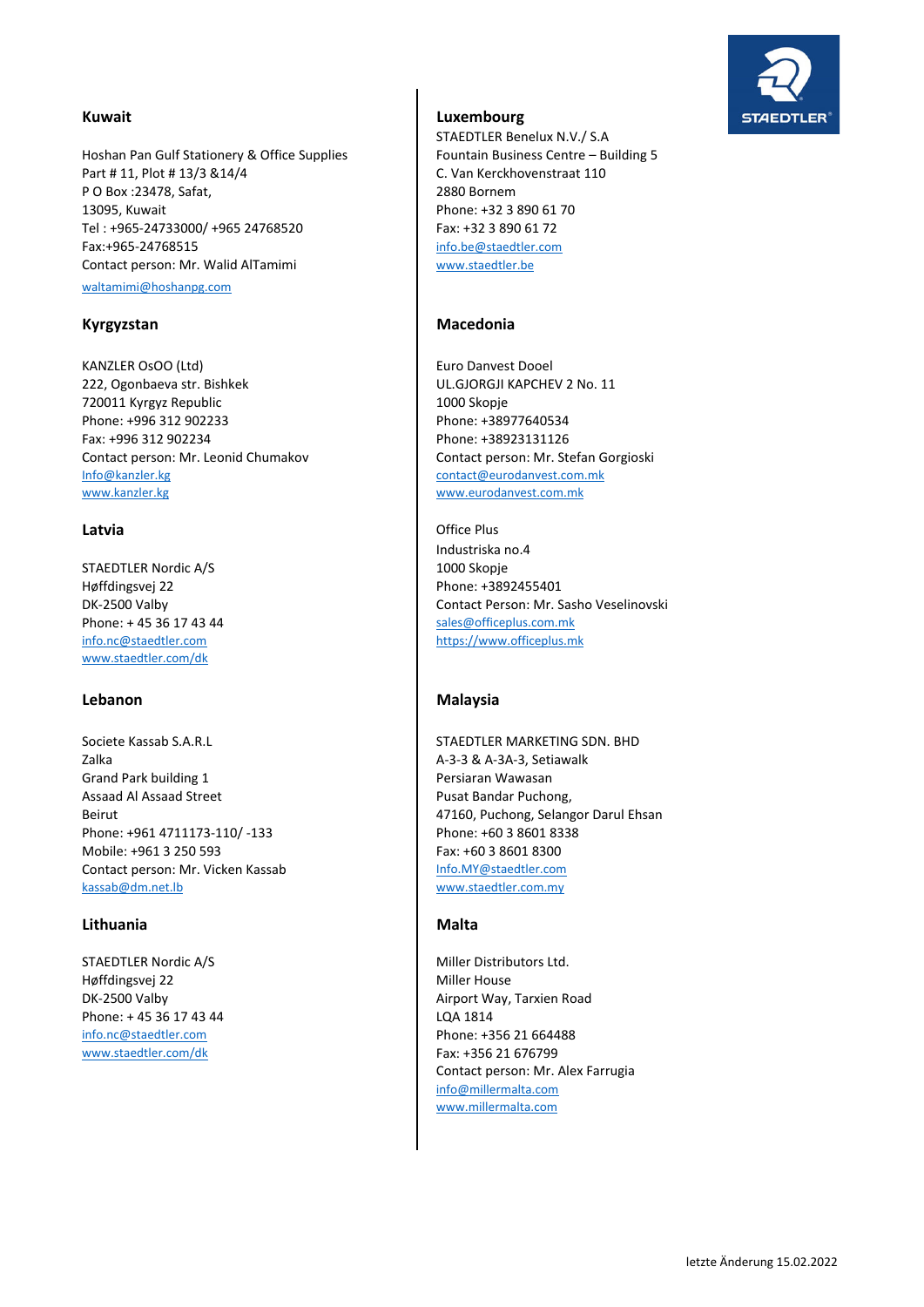### Mexico **Next** Nepal

STAEDTLER de Mexico, S.A. de C.V. Primax International, Inc. Kilómetro 3, Lote 6, Kathmandu Municipio Lerma, C.P. 52004, msaraf@eastasiagroup.com Phone: +52 722 262 5200 Fax: +52 722 262 5205 **Netherlands** service.mx@staedtler.com www.staedtler.com.mx STAEDTLER Benelux N.V./ S.A

Nomin Holding **Phone: +32 3 890 61 70** Nomin Trading Co., Ltd Fax: +32 3 890 61 72 **Nomin United info.be@staedtler.com** P.O. Box 2316 www.staedtler.be Khan uul district, Chinggis Avenue, 2101368 17042 Ulaanbataar Phone: + 976‐11‐313232 **New Caledonia** Fax: + 976‐11‐324242 Contact Person: Ts.Uranchimeg Papeterie L'As de Trefle nomin@nomin.net 12 Rue Dr. Lescour www.nomin.mn/ BP 3493 Quartier Latin

Djura Jaksica 89 **associates** as a structure of the associates as a structure of the associates as a structure of the associates of the associates of the associates of the associates of the associates of the associates of 81110 Podgorica www.asdetrefle.nc Montenegro Phone +381 64 855 98 25 **New Zealand** Contact Person\_ Mr. Ivan Soljom globo@t-com.me STAEDTLER (NZ) Ltd.

### **Morocco** Auckland

Societé d'Edition et de Diffusion Al Madariss Fax: +64 9 444 5250 10, Rue Jean Bouin National Accounts and Music Write.NZ@staedtler.com 20 000 Casablanca www.staedtler.co.nz Phone:+212 5 22 22 25 22/+212 5 22 26 67‐41/‐42/‐43 Fax: +212 5 22 20 10 03 Contact person: Mrs Nisrine Chraibi nisrine.chraibi@librairiedesecoles.ma

# **STAEDTLER**

Avenida Las Partidas, 3. The State of the State of State and State and State and State Avenida Las Partidas, Manzana 2, Phone: +977 1 5324079 / +977‐1‐5348407 Colonia Cerrillo II, Contact person: Mr. Mahendra Saraf

Fountain Business Centre – Building 5 **Mongolia C.** Van Kerckhovenstraat 110 2880 Bornem

98846 Noumea Cedex **Montenegro** Phone: +687 352050 Fax: +687 352055 Globo Pergam d.o.o. Contact person: Ms. Nadège Loriot

www.tropictrade.rs 8, Ashfield Road, P.O. Box 100640 North Shore Mail Centre Phone: +64 9 444 4090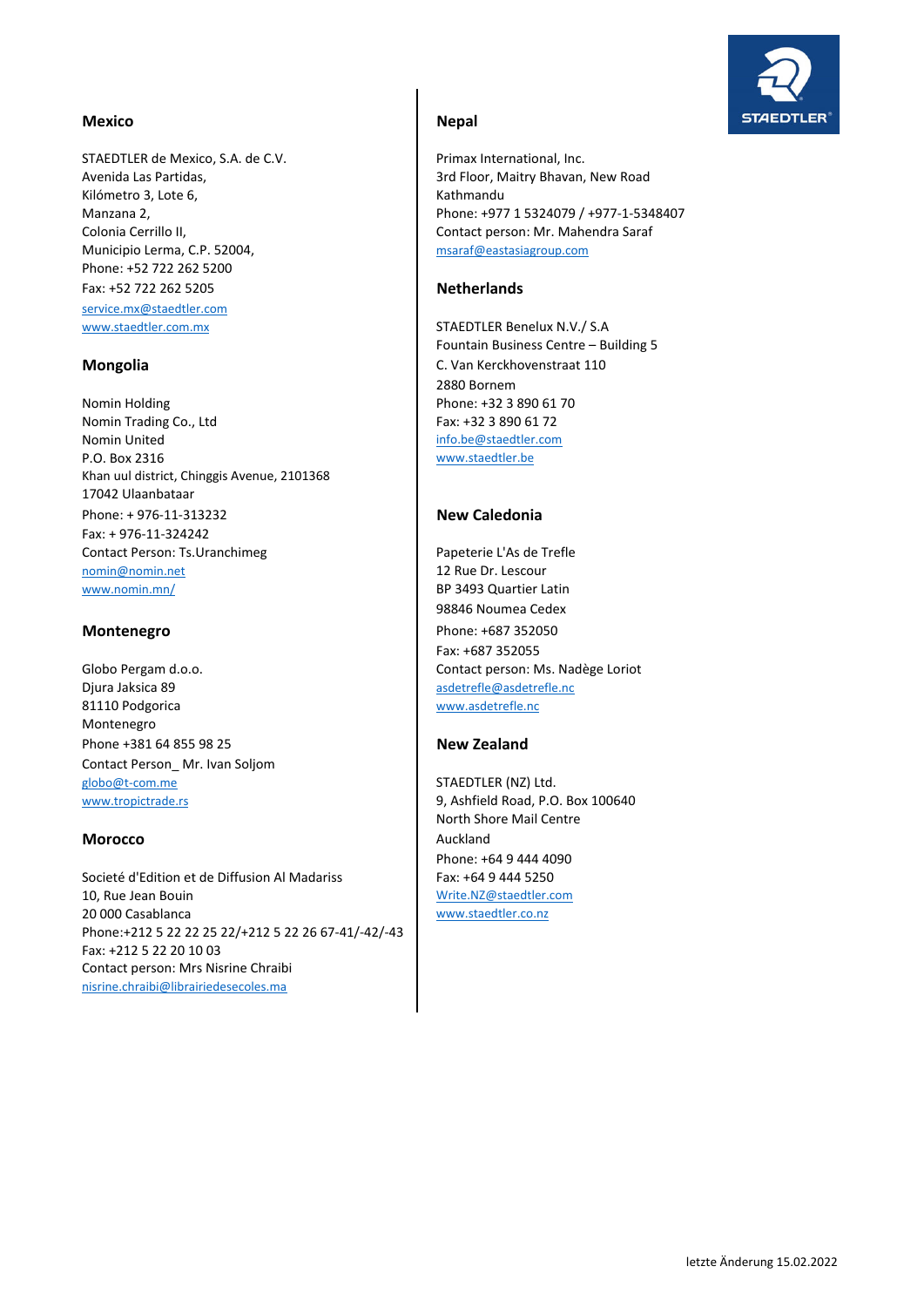STAEDTLER Nordic A/S LEADING BRANDS S.A. Høffdingsvej 22 Misiones 593 esq Perú DK-2500 Valby **Asunción** 

## **Oman** Peru

HOSHAN PAN GULF LLC., ARTESCO LOCATION: GHALA, AL HARMAL STREET. Marie Curie 286 OPPOSITE OF OMAN PLASTICS INDUSTRIES LLC. Lima 03 WAY NO. 5207, BUILDING NO. 30/B, Phone: +51 1 618 0600 3107 P.O. BOX: 1056, P.C. 131 – HAMRIYA, <br>
Contact person: Ms. Pamela Molla SULTANATE OF OMAN. **pamolla@artesco.com.pe** TEL: +968 95520024, www.artesco.com.pe/ GSM: 00968 95454881/00968 99310930 Contact Person: Mr. Badar Gheseini **Philippines** bgheseini@hoshanpg.com https://goo.gl/maps/dP3m6uTLiHBE4Tfd9 D & V Dynamic Supplies Inc.

Al Hijjawi paper & stationery Trade co. 1109 Metro Manila East Industrial zone **Philippines** Nablus inquiry.dvdynamicssupplies@gmail.com Contact person: Mr. Abed Al Hijjawi dvdynamicsupplies@gmail.com Tel: +972-9-2311867 Phone: +63-2-77390451 annaser@arhijjawi.com Viber/Mobile #: +63 995 873 3717 www.alhijjawi.ps

Stationery Box & Co. **Pl. Konstytucji 4 lok. 28**, 48‐D, Punjab Small Industries Co‐Operative Society. 00‐552 Warszawa, Poland Lahore Cantonment **Phone: +48 22 56 67 700** Lahore Fax: +48 22 56 67 751 Phone: +92 42 3570 8776 Contact Person: Mr. Pawel Sek Mobile: +92 300 400 3690 p.sek@gdd.pl stboxpvt@gmail.com www.gdd.pl



### **Norway Paraguay**

Phone: + 45 36 17 43 44 Phone: +54 11 4723 3073 info.nc@staedtler.com **Contact person: Ms. Carla Di Aloy** www.staedtler.com/dk cd@leadingbrands.com.ar

24 Stanford Street **Palestine Cubao, Socorro** Quezon City

# **Polen**

**Pakistan** GDD spółka z ograniczoną odpowiedzialnością sp. k.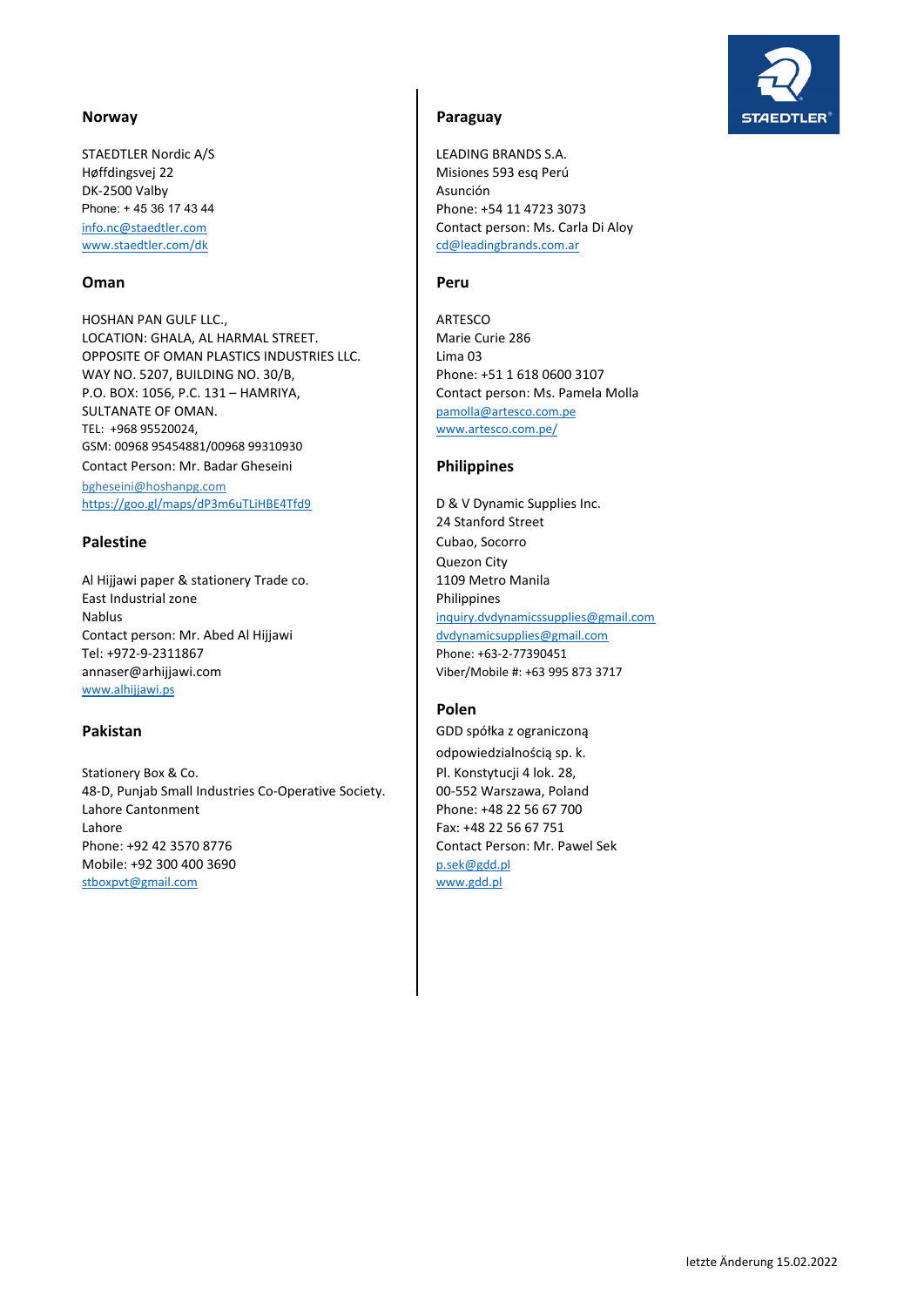

# Portugal **Russia**

STAEDTLER IBERIA, S.A. **COMITABLE ISLACE COMITS** OOO Magnetoplan Parque Empresarial Vallsolana 1997 | 1-st Irtyshskiy Dr. 10/5 Camí de Can Camps, 17-19 – Edificio Vinson | 107143 Moscow 08174 Sant Cugat del Vallès (Barcelona) Phone: +34 937 724 005 st‐iberia@staedtler.com kontakt@ofis‐resurs.ru www.staedtler.pt www.office-resource.ru

# **Qatar**

Hoshan Establishment Fedora Poletaeva str P.O. Box 14323 2001 109457 Moscow Zone 24, ST.340, Bldg. 41, Phone & Fax: +7 495 232 07 08 1st Floor, Sheikh Ghanem Commercial Building, Contact Person: Aleksander Novoseltsev Behind Radisson Blu Hotel, Basic Back website: https://dna-hobby.ru Doha, Qatar **B2B** website: https://2320708.ru Phone: +974 44356000 Fax: +974 44352691 LLC BEST Hobby Contact Person: Mr. Samer Safa 1st Verkhniy Pereulok, d. 6, litera A ssafa@hoshanpg.com 194292, St Petersburg

Import‐Export S.R.L. 7, Oculului Street **Saudi Arabia** Bucharest ‐ Sector 2 Phone: +40 21 346 72 12 **Hoshan Pan Gulf Co. Ltd.** Phone: +40 21 346 71 09 Phone: +40 21 346 71 09 office@grimagh.ro **Hoshan Complex** 

http://www.profioffice.com Phone: +49 6192 977 929 Contact Person: Ms. Anna Tarshish

DNA LOGISTIC LLC

Phone: +7 931 339 95 54 Phone: +7 812 410 00 20 **Romania Contact Person: Mr. Tarmo Lausing** info@frederikooo.ru Grimagh **http://www.frederikooo.ru** 

http://www.grimagh.ro Al Ahsa Street ,Opp. Pepsi Cola, Riyadh‐Saudi Arabia Phone: +966 11 4732595 Fax: +966 11 2917510 Contact person: Mr. Bilal Janjua bjanjua@hoshanpg.com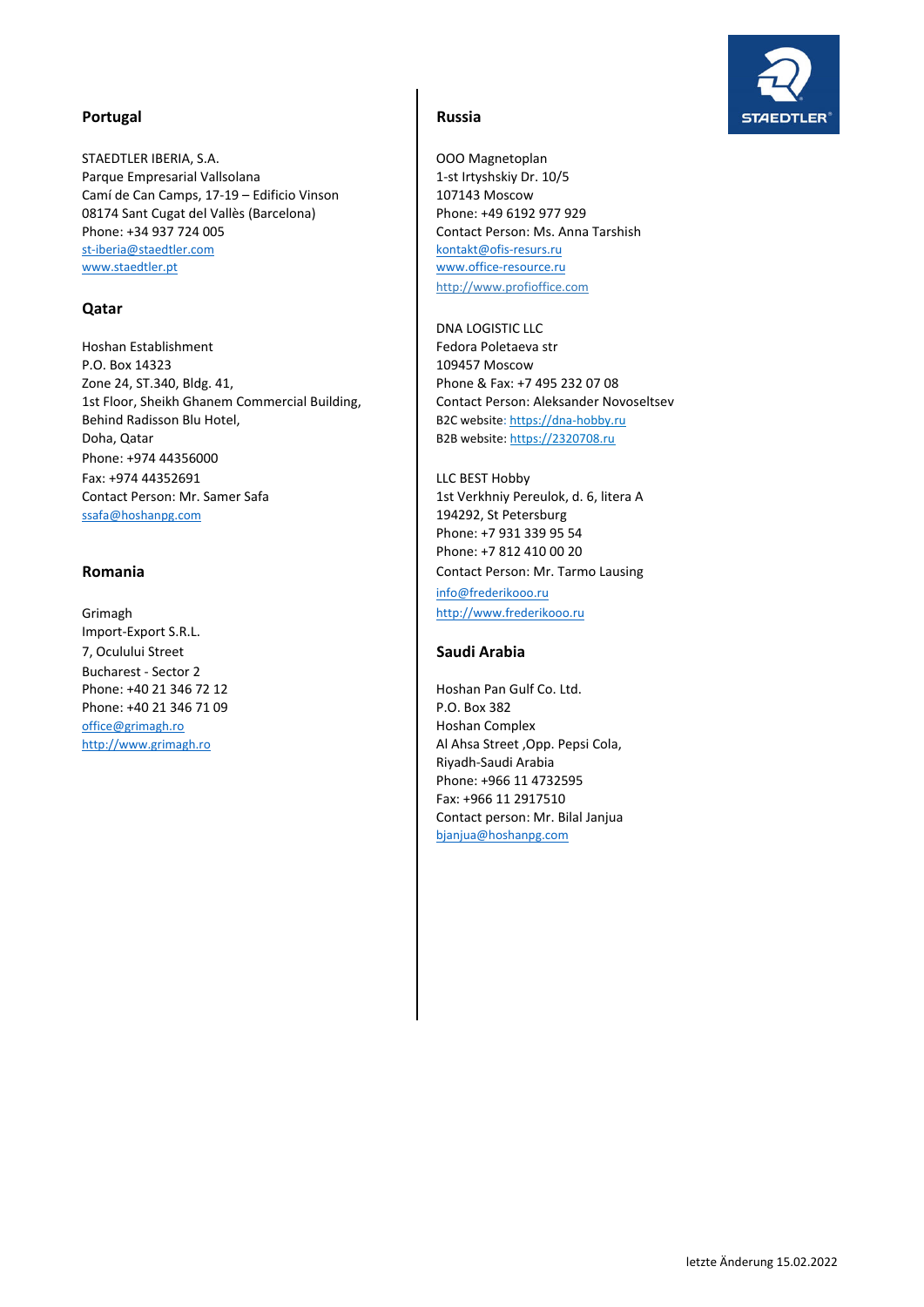Ets JS Keur BabaLaye **STAEDTLER (S.A.)** (PTY.) Ltd. Import-Export – BP 1000 10 Drakensburg Drive Dakar **Edenvale, 1609** Phone: +221 338213120 Johannesburg Contact person: Mr Jamal Saleh Phone: +27 (0) 11 579 1600 etsjs.kbbl-sn@orange.sn Fax: +27 (0) 11 608 3497

Extra Tropic Trade d.o.o. **Spain Spain** VI Industrijska br 5 22330 Nova Pazova STAEDTLER IBERIA, S.A. office@tropictrade.rs **Phone: +34 937 724 005** www.tropictrade.rs st‐iberia@staedtler.com

### **Singapore**

EE SIN Paper Products PTE LTD (ESPP) 14 Arumugam Road, 08-01, The Contract of Lucia and Lucia investments (Pvt) Ltd LTC Building C 415 Cotta Road, Rajagiriya Singapore 409959 Phone: +94 777 746 808 Fax : +65 6464 0110 eilshops@sltnet.lk Contact Persons: Ms Lily Su (lily.su@eesin.net) **Suriname** www.espp.com.sg

Sevt a.s. **Phone: +597 425 044** Plynarenska 6 Fax: +597 410 527 821 09 Bratislava Contact Person: Mr. Prakash Daswani Phone: +421 2 35 41 61 66 prakashdswn@gmail.com Contact person: Katarina Bartovicova www.kirpalani.com info@sevt.sk www.sevt.sk **Sweden** 

RAM 2 d.o.o. Phone: + 45 36 17 43 44 **Bratislavska 7** info.nc@staedtler.com 1000 Ljubljana www.staedtler.com/dk Phone: +386 1 58 62 700 Fax: +386 1 52 49 227 Contact Person: Ms. Aleksandra Simoncic aleksandra.simoncic@ram2.si www.ram2.si

### **Senegal South Africa**

105 Rue Galandou Diouf **Longmeadow Business Estate - West** service.za@staedtler.com **Serbia** www.staedtler.co.za

Phone: +381 11 30 16 100 Parque Empresarial Vallsolana Phone: +381 22 327 200 Camí de Can Camps, 17‐19 – Edificio Vinson Fax: +381 22 327 210 08174 Sant Cugat del Vallès (Barcelona) www.staedtler.es

### **Sri Lanka**

Phone: +65 6288 7787 Contact person: Chamila P. Wijeweera

Kirpalani's LTD. Domineestraat 52‐56 **Slovakia** P.O. Box 251 or 1917 Paramaribo

STAEDTLER Nordic A/S **Slovenia** Høffdingsvej 22 DK‐2500 Valby

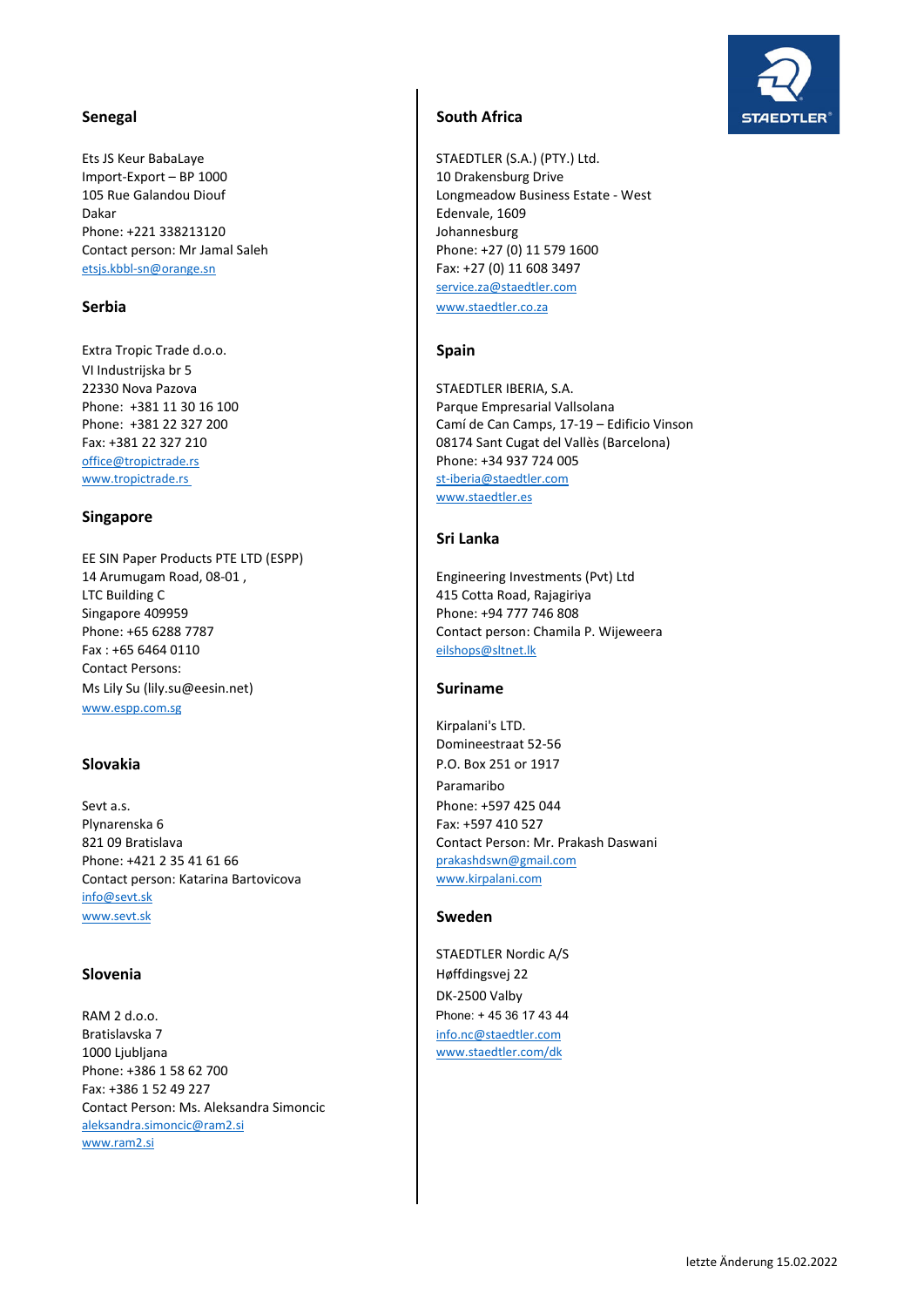# **Switzerland Thailand**

Office Factory AG STAEDTLER (Thailand) Ltd. Alpenblickstrasse 7 Prakanong, Klongtoey 8853 Lachen **Bangkok 10110** Phone: +41 55 451 72 72 Tel: +66 2339 1515 Fax: +41 55 451 72 70 Fax: +66 2339 1582 Contact Person: Mr. Lucas Schluep SMTL.TH@staedtler.com kontakt@office-factory.com www.staedtler.co.th/en/ www.office‐factory.com

Marein AG Bahnhofstrasse 134 THOMAS & SONS LIMITED Phone: +41 56 418 10 40 Port of Spain Contact Person: Ms. Steffi Busse Phone: +868 623 4280 info@marein.ch Fax: +868 623 5044

LAFA International Co. Ltd. ENDEAVOUR TRADERS LTD. 1F, No. 5, Zhenjiang St. 45 Endeavour Extension Road Zhongzheng Dist. **Chaguanas Chaguanas Chaguanas** Taipei **Trinidad**, West Indies Taiwan **Phone: +1868-665-9987** Phone: +886 2 2393 0472 Fax: +1868-672-1932 Contact person: Mr. Edward Chen eiramnath1@gmail.com lafa.intl@msa.hinet.net www.lafatw.com **Tunisia**

Afro Fusion Group **1988** Afrontisia **1988** P.O. Box : 712920 : Dubai : UAE. Phone: +216 70145440 Tel : +971 8003874 Fax: +216 701450 Contact Person: Mr. Swapnil Surve Contact Person: Mr. Nouri Driss ss@afrofusion-group.com info@scd.com.tn

Smart Office Products **59 Soi Barbos 2, Sukhumvit 42 Road,** 

### **Trinidad**

8957 Spreitenbach Corner Espinet Street & Eastern Main Road www.marein.ch Contact person: Ms. Jenny Ramlal-Sammy brandedproducts@thomasandsonstt.com **Taiwan http://trinidadbrands.com/** 

Fax: +886 2 2392 4356 Contact person: Mr. Errol Ramnath

SCD ‐ Société de Commerce Driss **Tanzania HTL Marabout HTL Marabout** Boulevard 14 Janvier.